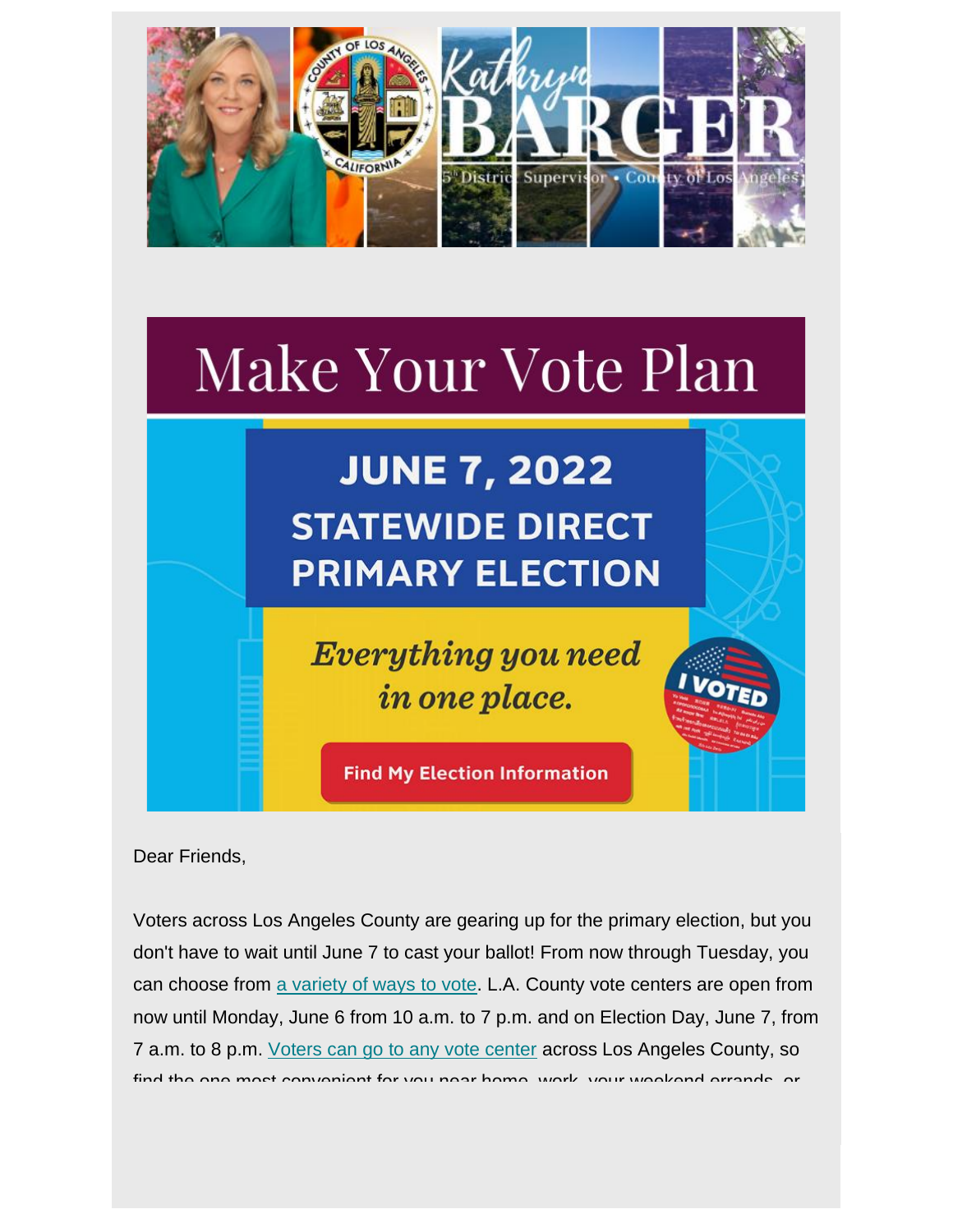location across the County and [track your ballot](https://nam12.safelinks.protection.outlook.com/?url=https%3A%2F%2Flacounty.us14.list-manage.com%2Ftrack%2Fclick%3Fu%3Def8e8b8968f5705ee8ccb57cb%26id%3Da066aada00%26e%3De5d1ebaac0&data=05%7C01%7C%7C0397bc085be645768abb08da468d772c%7C84df9e7fe9f640afb435aaaaaaaaaaaa%7C1%7C0%7C637899870653851545%7CUnknown%7CTWFpbGZsb3d8eyJWIjoiMC4wLjAwMDAiLCJQIjoiV2luMzIiLCJBTiI6Ik1haWwiLCJXVCI6Mn0%3D%7C3000%7C%7C%7C&sdata=CuopKbWJtyOy0%2Bq7KtZUtWKaPuMv5Rb5qCA%2BDTI5x0o%3D&reserved=0) until it reaches its final destination. If you decide to put your ballot in the mail, be sure it's postmarked by June 7. No matter how you vote, or where you vote, what matters most is that you use your voice.

Best wishes,

Kathryn Barger Supervisor, Fifth District



In partnership with my office, the L.A. Opera is coming to the Fifth District TOMORROW at Newhall Park! Whether it's your first performance or you're a regular attendee, the opera will bring music and drama for people of all ages and experience levels to enjoy. Aida tells the epic love story of an Ethiopian princess who is torn between her people and her love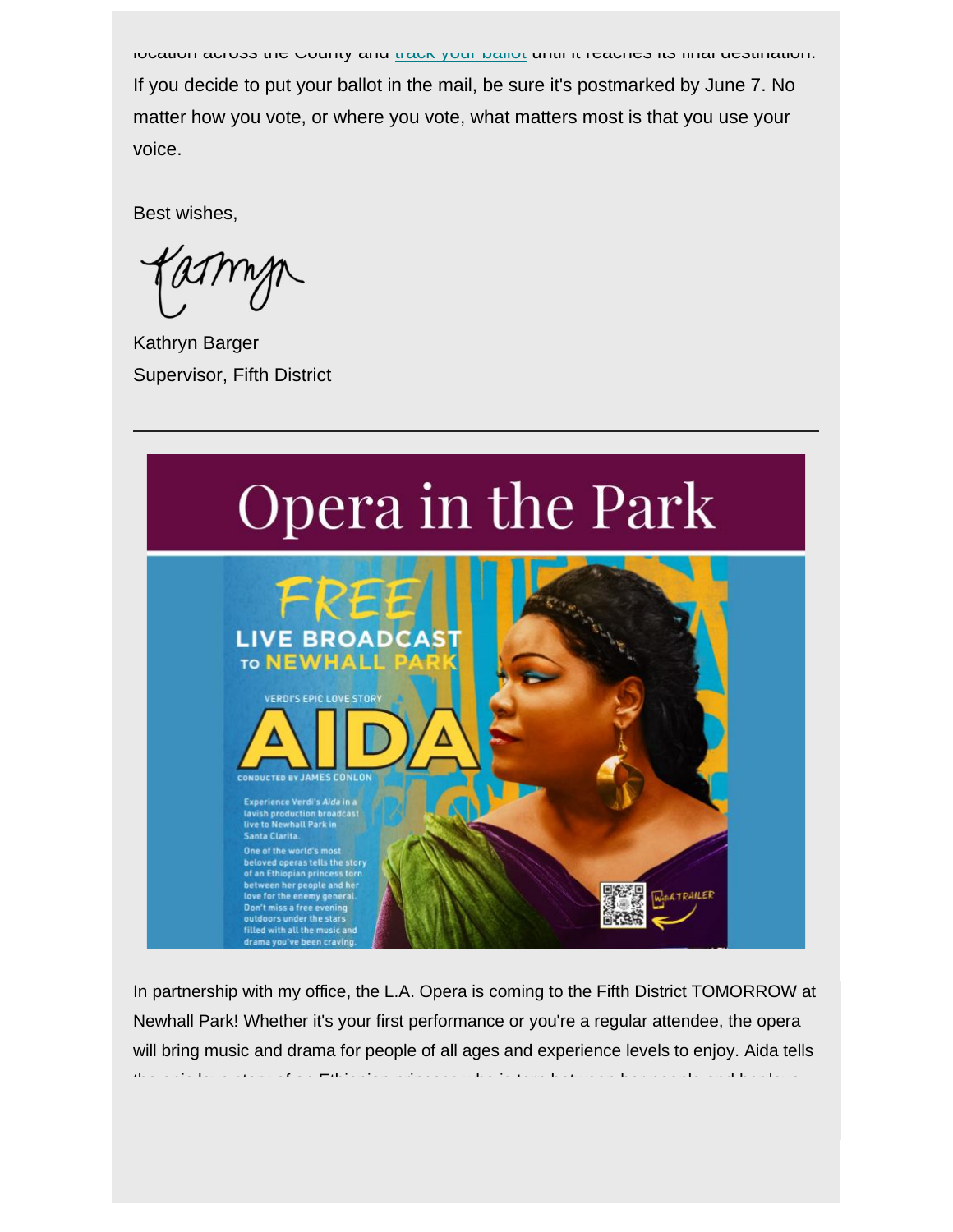sit under the stars alongside family, friends, and neighbors to see it for yourself. Gates will open at 5:30 p.m. for picnicking and the opera will begin at 7:30 p.m. at 24923 Newhall Ave. in Santa Clarita on Saturday, June 4.

[Attend the opera.](https://nam12.safelinks.protection.outlook.com/?url=https%3A%2F%2Flacounty.us14.list-manage.com%2Ftrack%2Fclick%3Fu%3Def8e8b8968f5705ee8ccb57cb%26id%3De31a2552a5%26e%3De5d1ebaac0&data=05%7C01%7C%7C0397bc085be645768abb08da468d772c%7C84df9e7fe9f640afb435aaaaaaaaaaaa%7C1%7C0%7C637899870653851545%7CUnknown%7CTWFpbGZsb3d8eyJWIjoiMC4wLjAwMDAiLCJQIjoiV2luMzIiLCJBTiI6Ik1haWwiLCJXVCI6Mn0%3D%7C3000%7C%7C%7C&sdata=Rux2Yi%2FX6LILPNUhGgf3fPIqDzcTP94hl1IxDMGphsM%3D&reserved=0)

## **Tribute to Veterans**



Last Saturday, I was so grateful to be back at Arcadia County Park for my 24th annual Tribute to Veterans and Military Families to honor those who've served our country and county. Every day, we must renew our promise to serve those who've served. The lives of our veterans are precious—and to pay tribute to the lives of those we've lost, we must remember our commitment to uplift those who are still with us. Thank you to everyone who joined me for this celebration and tribute! In case you missed it, I encourage you to watch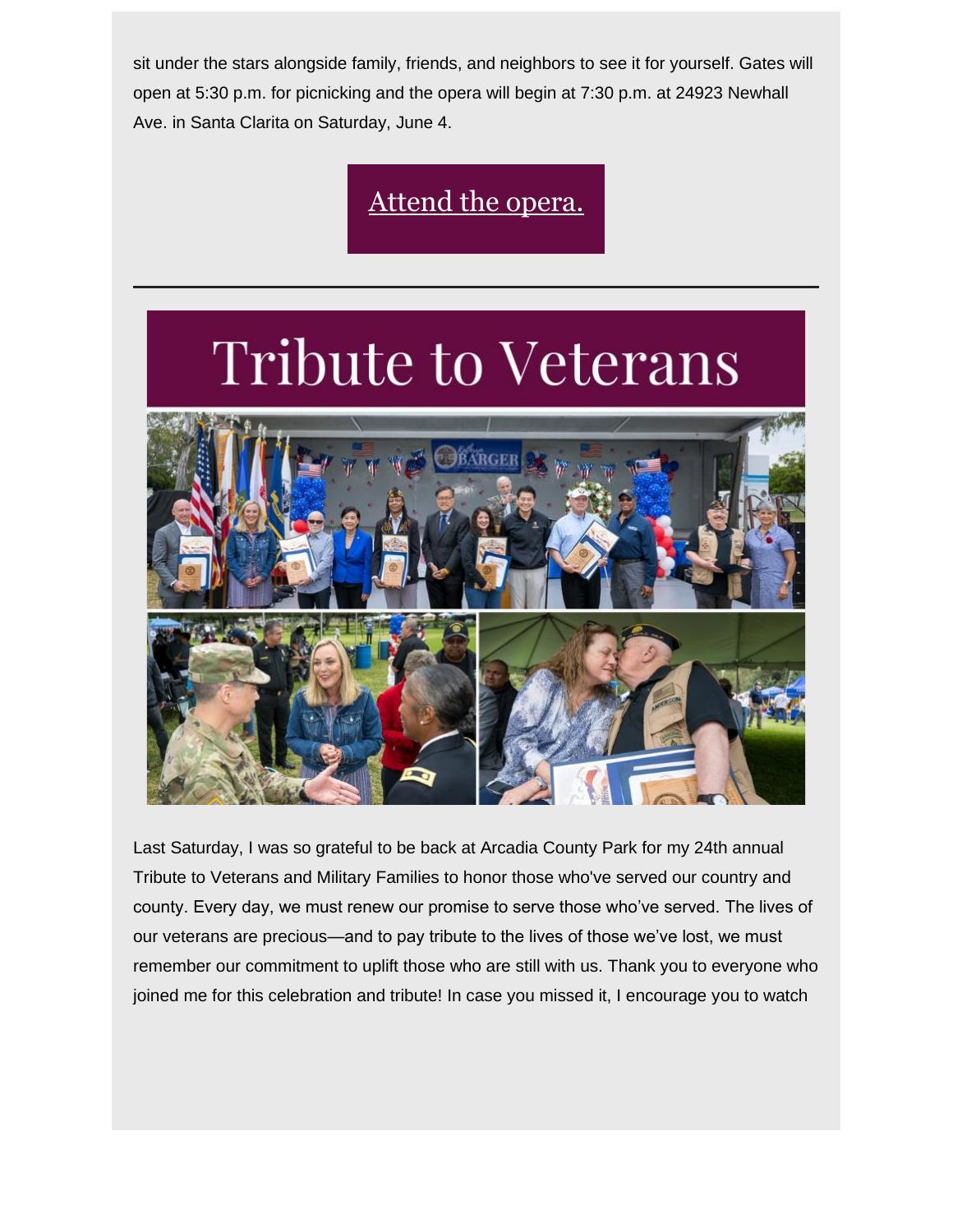# **Breaking Ground**



With shovels in hand, I joined San Gabriel Valley Habitat for Humanity to celebrate the groundbreaking of a new affordable single-family home in Altadena on Thursday. This property will give a family in our community the pride of homeownership and truly transform their lives. I'm grateful Los Angeles County transferred this land to Habitat for Humanity to get this project underway. Public-private partnerships are crucial as we work together to address the housing supply and affordability crises in our communities.

### [Connect with Habitat for Humanity.](https://nam12.safelinks.protection.outlook.com/?url=https%3A%2F%2Flacounty.us14.list-manage.com%2Ftrack%2Fclick%3Fu%3Def8e8b8968f5705ee8ccb57cb%26id%3De66a354c2f%26e%3De5d1ebaac0&data=05%7C01%7C%7C0397bc085be645768abb08da468d772c%7C84df9e7fe9f640afb435aaaaaaaaaaaa%7C1%7C0%7C637899870653851545%7CUnknown%7CTWFpbGZsb3d8eyJWIjoiMC4wLjAwMDAiLCJQIjoiV2luMzIiLCJBTiI6Ik1haWwiLCJXVCI6Mn0%3D%7C3000%7C%7C%7C&sdata=e%2BzP%2FQUPabyIvFYF2SZaF8dr%2BsneCf7mvpv0c7k85f0%3D&reserved=0)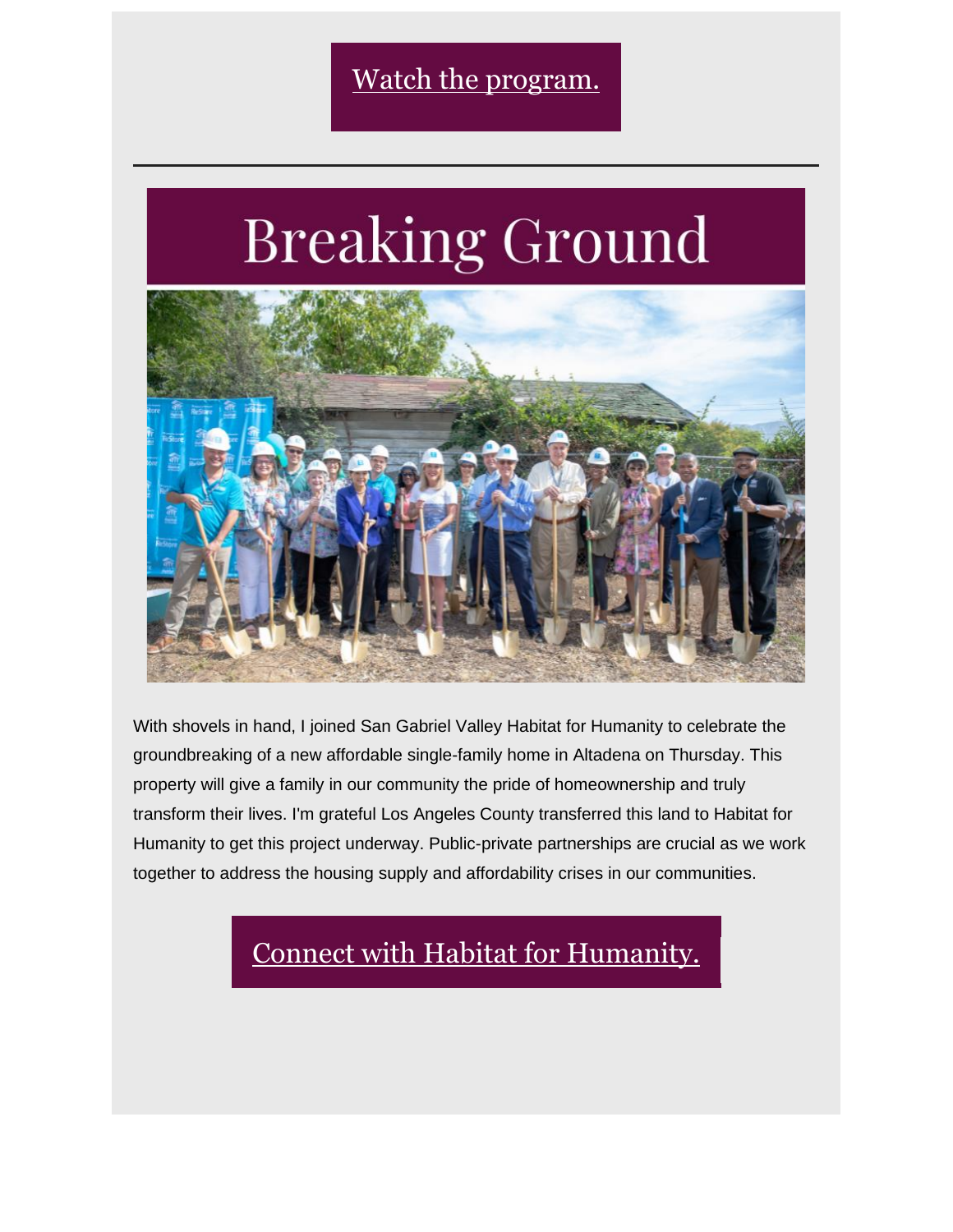## Duarte Farmer's Market



If you want to shop for fresh food while supporting small businesses and local farmers, the Duarte Farmer's Market is now open! Join the Duarte Chamber of Commerce every Wednesday from 4 to 7:30 p.m. for delicious eats and family fun in the Santa Teresita parking lot on Buena Vista Street.

### [Make a trip to the market.](https://nam12.safelinks.protection.outlook.com/?url=https%3A%2F%2Flacounty.us14.list-manage.com%2Ftrack%2Fclick%3Fu%3Def8e8b8968f5705ee8ccb57cb%26id%3D4aeea81f49%26e%3De5d1ebaac0&data=05%7C01%7C%7C0397bc085be645768abb08da468d772c%7C84df9e7fe9f640afb435aaaaaaaaaaaa%7C1%7C0%7C637899870653851545%7CUnknown%7CTWFpbGZsb3d8eyJWIjoiMC4wLjAwMDAiLCJQIjoiV2luMzIiLCJBTiI6Ik1haWwiLCJXVCI6Mn0%3D%7C3000%7C%7C%7C&sdata=Mt1fi69tHvHT0z8voEi31Dq6pmalUev3XaFyFWCfzeQ%3D&reserved=0)

[Find food resources near you.](https://nam12.safelinks.protection.outlook.com/?url=https%3A%2F%2Flacounty.us14.list-manage.com%2Ftrack%2Fclick%3Fu%3Def8e8b8968f5705ee8ccb57cb%26id%3D2f2b28a32d%26e%3De5d1ebaac0&data=05%7C01%7C%7C0397bc085be645768abb08da468d772c%7C84df9e7fe9f640afb435aaaaaaaaaaaa%7C1%7C0%7C637899870653851545%7CUnknown%7CTWFpbGZsb3d8eyJWIjoiMC4wLjAwMDAiLCJQIjoiV2luMzIiLCJBTiI6Ik1haWwiLCJXVCI6Mn0%3D%7C3000%7C%7C%7C&sdata=moDTn5hCnJho2rZnmFCeh%2BRxVPzVRxqrPrzM%2Bk54w3g%3D&reserved=0)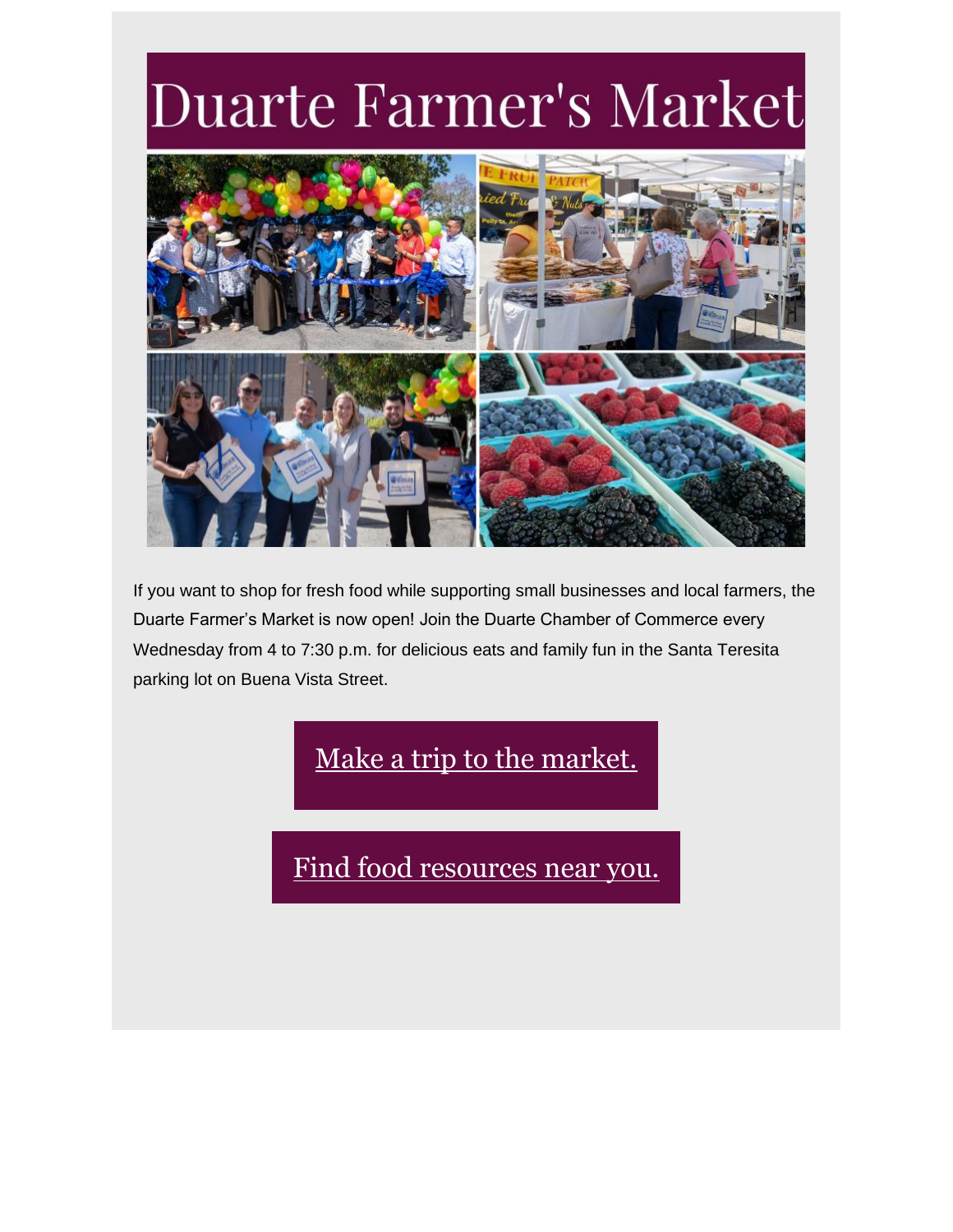## Turning the Corner



This week, I was grateful to meet with Amy Wainscott, President and Chair of the 134th Rose Parade and 109th Rose Bowl Game, to tour the Wrigley Mansion, the headquarters for the Tournament of Roses. I was eager to hear about Amy's theme for 2023, "Turning the Corner," to celebrate all the exciting opportunities for hope and healing on the horizon. I am so proud to have the Rose Parade in my district as a Pasadena institution and a beloved symbol of the New Year internationally.

[See what's in store.](https://nam12.safelinks.protection.outlook.com/?url=https%3A%2F%2Flacounty.us14.list-manage.com%2Ftrack%2Fclick%3Fu%3Def8e8b8968f5705ee8ccb57cb%26id%3Daaef6e81b8%26e%3De5d1ebaac0&data=05%7C01%7C%7C0397bc085be645768abb08da468d772c%7C84df9e7fe9f640afb435aaaaaaaaaaaa%7C1%7C0%7C637899870653851545%7CUnknown%7CTWFpbGZsb3d8eyJWIjoiMC4wLjAwMDAiLCJQIjoiV2luMzIiLCJBTiI6Ik1haWwiLCJXVCI6Mn0%3D%7C3000%7C%7C%7C&sdata=doj50143up8DnYeEv82HlWI0fiPvnNUQMteiEGeO8Xk%3D&reserved=0)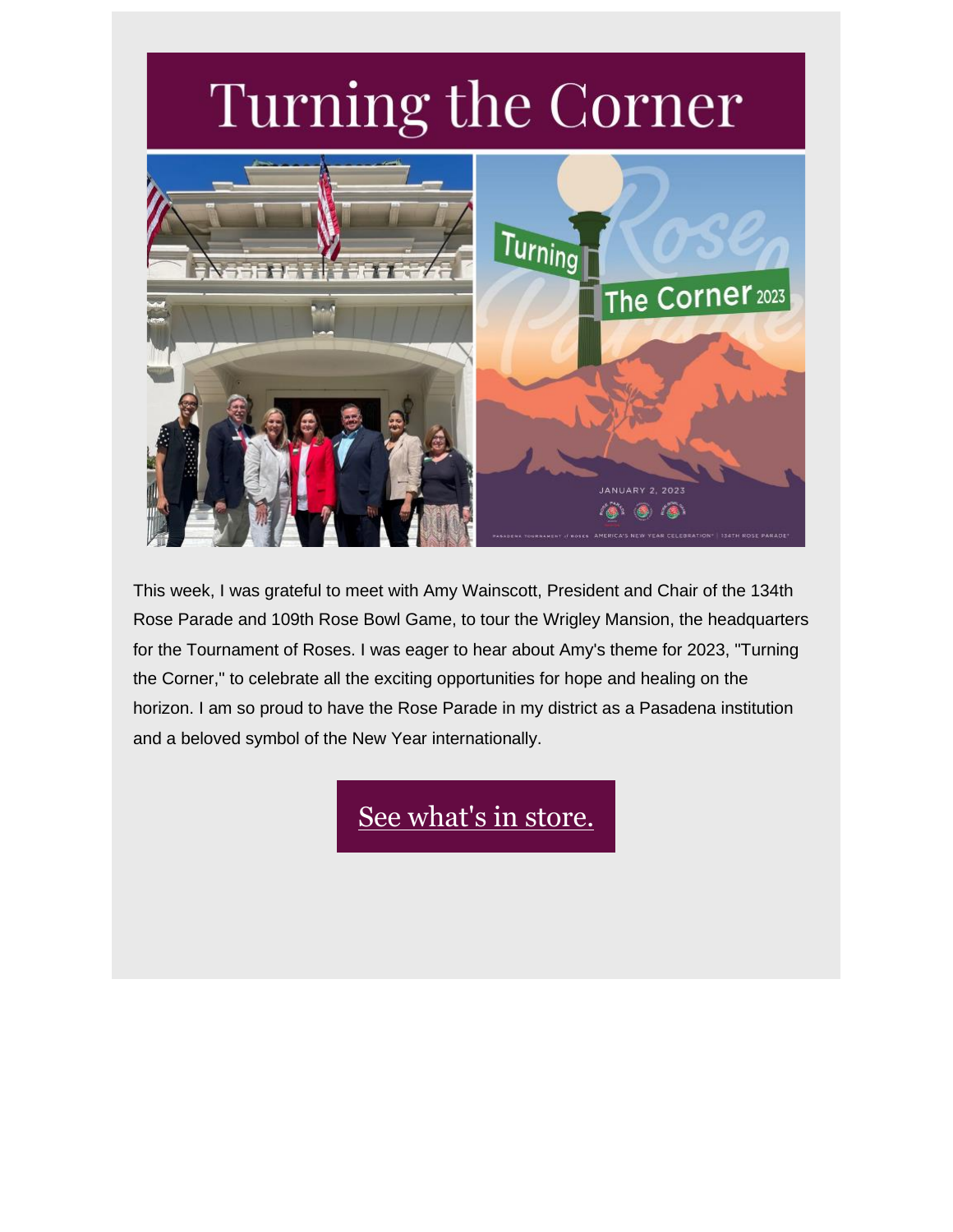## **Summer Fun**



The Department of Parks and Recreation has summer fun in store for everyone! No matter your age or experience level, there's a class for you. Learn to play guitar, make a pizza, develop a video game, perform improv, meditate, paint with watercolors, and more! Find a summer class in person or online today.

### [Sign up for summer classes.](https://nam12.safelinks.protection.outlook.com/?url=https%3A%2F%2Flacounty.us14.list-manage.com%2Ftrack%2Fclick%3Fu%3Def8e8b8968f5705ee8ccb57cb%26id%3D72fe06753d%26e%3De5d1ebaac0&data=05%7C01%7C%7C0397bc085be645768abb08da468d772c%7C84df9e7fe9f640afb435aaaaaaaaaaaa%7C1%7C0%7C637899870653851545%7CUnknown%7CTWFpbGZsb3d8eyJWIjoiMC4wLjAwMDAiLCJQIjoiV2luMzIiLCJBTiI6Ik1haWwiLCJXVCI6Mn0%3D%7C3000%7C%7C%7C&sdata=2BajS5Ou5lG%2FKeK6%2F8ApxgUHZGYXzgYd27uawT8nM10%3D&reserved=0)

Are you looking for an enriching summer camp for your child? Sign them up for ESTEAM Camp so they can learn about the environment, science, technology, engineering, art, and math at a park across the county! Camps are open to youth ages 6 to 12 and are being hosted at El Cariso Park in Sylmar, Loma Alta Park in Altadena, Pamela Park in Duarte, Val Verde Park in the Santa Clarita Valley, and more. Make learning fun this summer with the help of [L.A. County Parks and Recreation,](https://nam12.safelinks.protection.outlook.com/?url=https%3A%2F%2Flacounty.us14.list-manage.com%2Ftrack%2Fclick%3Fu%3Def8e8b8968f5705ee8ccb57cb%26id%3D5d8d3a0d7d%26e%3De5d1ebaac0&data=05%7C01%7C%7C0397bc085be645768abb08da468d772c%7C84df9e7fe9f640afb435aaaaaaaaaaaa%7C1%7C0%7C637899870653851545%7CUnknown%7CTWFpbGZsb3d8eyJWIjoiMC4wLjAwMDAiLCJQIjoiV2luMzIiLCJBTiI6Ik1haWwiLCJXVCI6Mn0%3D%7C3000%7C%7C%7C&sdata=YQ2GBuWvjmo2qEIIyBcg5xtsY7IqJRF685uiqPh5poc%3D&reserved=0) [Public Works,](https://nam12.safelinks.protection.outlook.com/?url=https%3A%2F%2Flacounty.us14.list-manage.com%2Ftrack%2Fclick%3Fu%3Def8e8b8968f5705ee8ccb57cb%26id%3Ded3fe7447f%26e%3De5d1ebaac0&data=05%7C01%7C%7C0397bc085be645768abb08da468d772c%7C84df9e7fe9f640afb435aaaaaaaaaaaa%7C1%7C0%7C637899870653851545%7CUnknown%7CTWFpbGZsb3d8eyJWIjoiMC4wLjAwMDAiLCJQIjoiV2luMzIiLCJBTiI6Ik1haWwiLCJXVCI6Mn0%3D%7C3000%7C%7C%7C&sdata=mLD5IbO8fOjCwtlw7LnblUjVSYf%2B1xWq9xqRYnl9yZ8%3D&reserved=0) [Beaches and Harbors,](https://nam12.safelinks.protection.outlook.com/?url=https%3A%2F%2Flacounty.us14.list-manage.com%2Ftrack%2Fclick%3Fu%3Def8e8b8968f5705ee8ccb57cb%26id%3Db25c011b2b%26e%3De5d1ebaac0&data=05%7C01%7C%7C0397bc085be645768abb08da468d772c%7C84df9e7fe9f640afb435aaaaaaaaaaaa%7C1%7C0%7C637899870653851545%7CUnknown%7CTWFpbGZsb3d8eyJWIjoiMC4wLjAwMDAiLCJQIjoiV2luMzIiLCJBTiI6Ik1haWwiLCJXVCI6Mn0%3D%7C3000%7C%7C%7C&sdata=G4%2FsIkVeOTFiHUG4DEZ8ULahmqarBQ6JI8PMT3Tl6gk%3D&reserved=0) and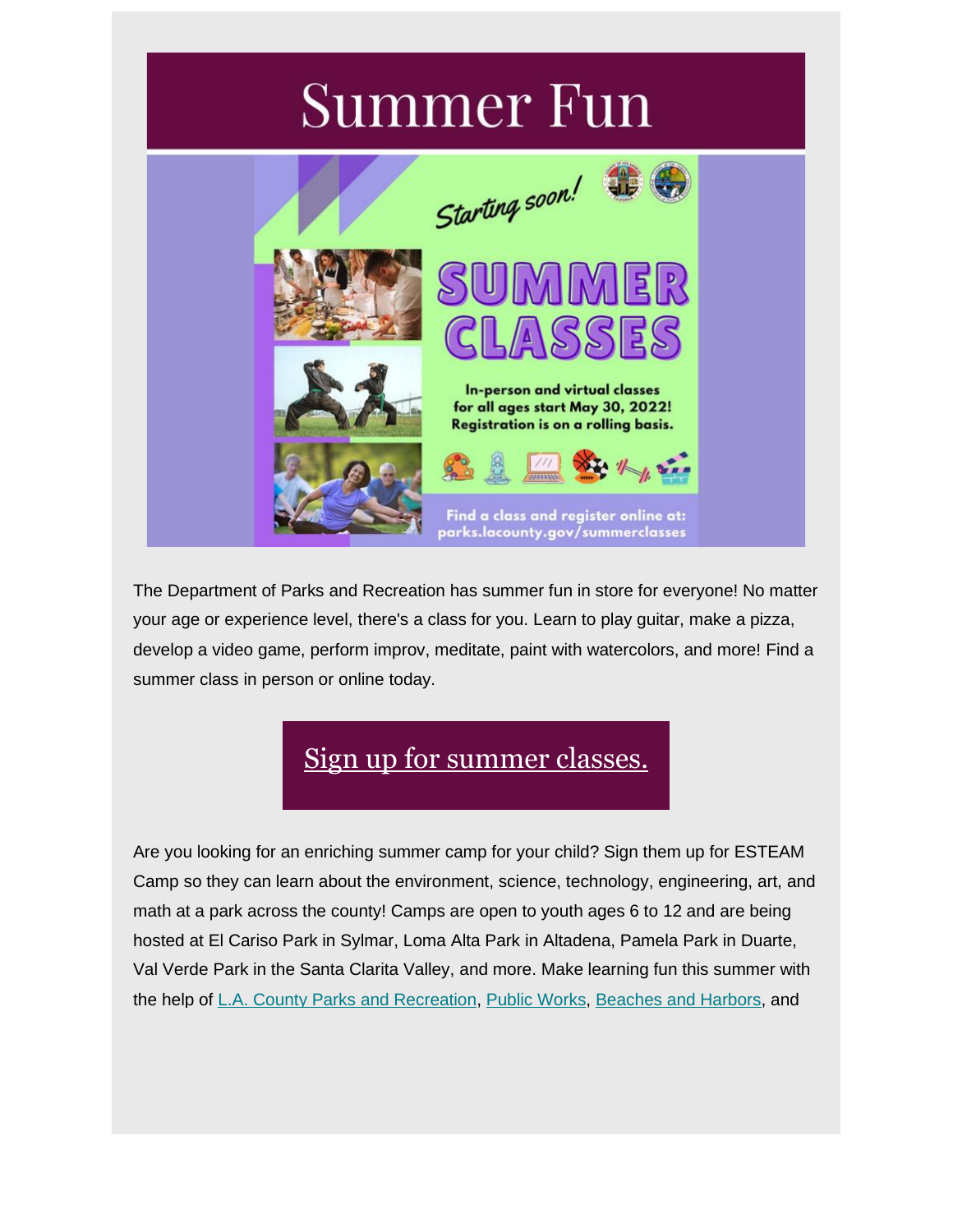### [Sign up for ESTEAM camp.](https://nam12.safelinks.protection.outlook.com/?url=https%3A%2F%2Flacounty.us14.list-manage.com%2Ftrack%2Fclick%3Fu%3Def8e8b8968f5705ee8ccb57cb%26id%3Da66fa3987f%26e%3De5d1ebaac0&data=05%7C01%7C%7C0397bc085be645768abb08da468d772c%7C84df9e7fe9f640afb435aaaaaaaaaaaa%7C1%7C0%7C637899870653851545%7CUnknown%7CTWFpbGZsb3d8eyJWIjoiMC4wLjAwMDAiLCJQIjoiV2luMzIiLCJBTiI6Ik1haWwiLCJXVCI6Mn0%3D%7C3000%7C%7C%7C&sdata=Q1JWUQDFvJtBntzx7pEa6mjM4j4x6FT7dgBKVge7Unw%3D&reserved=0)



#### **Downtown:**

500 W. Temple St. #869 Los Angeles, CA 90012 (213) 974-5555

#### **Antelope Valley:**

42455 10th Street West, Suite 104 Lancaster, CA 93534 (661) 726-3600

#### **East San Gabriel Valley:**

615 E. Foothill Bl. Suite A